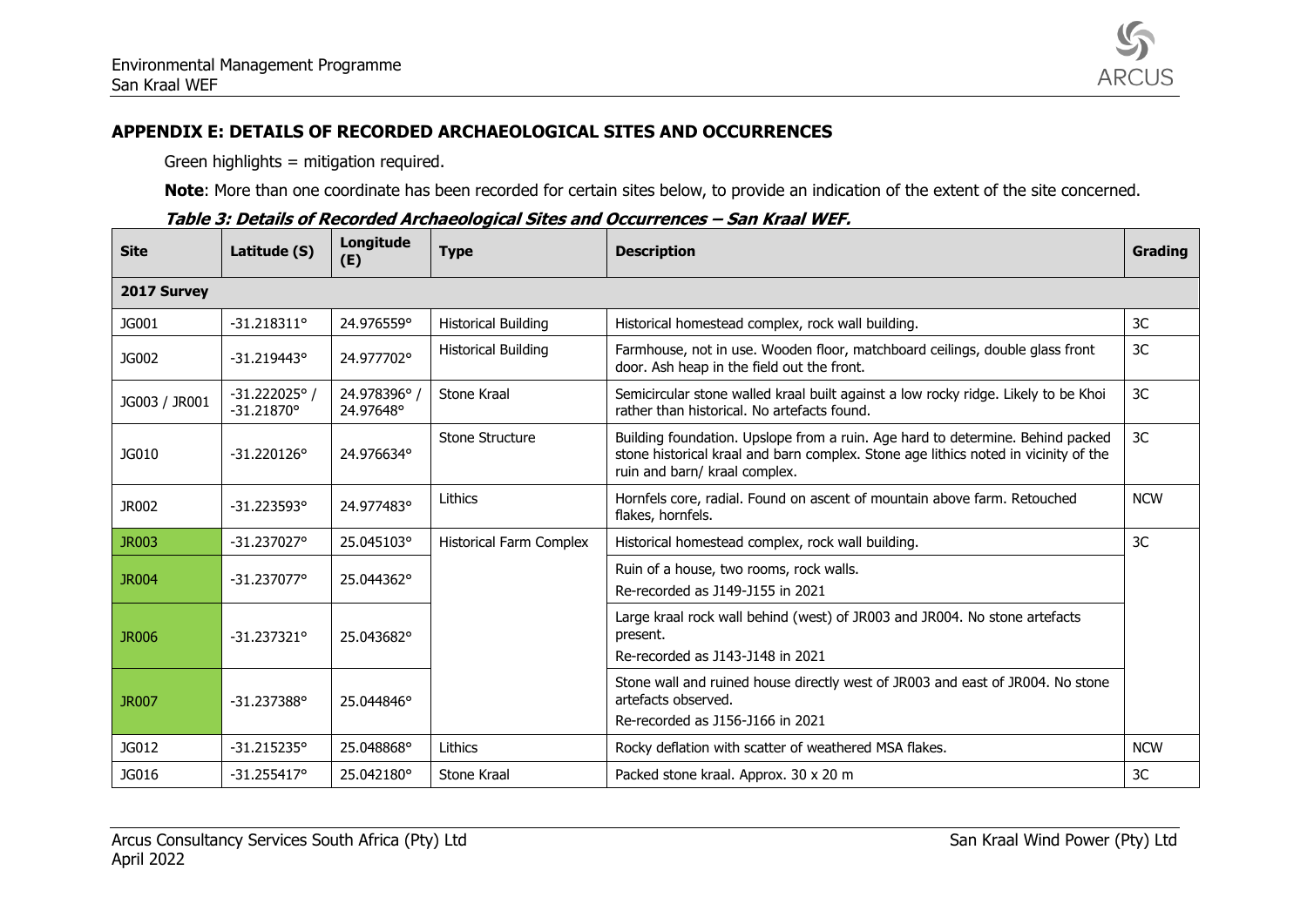

| <b>Site</b>   | Latitude (S)         | Longitude<br>(E) | <b>Type</b>     | <b>Description</b>                                                                                | Grading        |  |  |
|---------------|----------------------|------------------|-----------------|---------------------------------------------------------------------------------------------------|----------------|--|--|
| JG017         | $-31.247626°$        | 25.078736°       | Lithics         | Artefact scatter MSA silcrete core, located on NE side of rocky outcrop 30m from<br><b>WTG78.</b> | 3 <sub>C</sub> |  |  |
| JG018         | $-31.247650°$        | 25.078614°       |                 | Small scatter of MSA artefacts patinated including thumbnail scraper.                             | 3C             |  |  |
| JG019         | $-31.247760°$        | 25.078694°       |                 |                                                                                                   |                |  |  |
| JG020         | $-31.248576°$        | 25.078860°       | Lithics         | Further scatter of stone artefacts in the lee of rocky shelf.                                     | 3C             |  |  |
| JG021         | $-31.235225°$        | 25.051193°       | Lithics         | Single, patinated MSA flake                                                                       | <b>NCW</b>     |  |  |
| 2019 Survey   |                      |                  |                 |                                                                                                   |                |  |  |
| <b>GEB007</b> | $-31.255957°$        | 25.045228°       | Stone Structure | Rectangular packed stone structure. Approx. 2 x 4 m                                               | 3C             |  |  |
| JG036         | $-31.222813°$        | 25.063023°       | Stone Structure | Packed stone 'wolwehok' approx. 1 x 3 m in size                                                   | 3C             |  |  |
| JG037         | $-31.223181°$        | 25.063396°       | Lithics         | Single heavily patinated hornfels flake. MSA                                                      | <b>NCW</b>     |  |  |
| 2021 Survey   |                      |                  |                 |                                                                                                   |                |  |  |
| <b>J143</b>   | $-31.237303^{\circ}$ | 25.043525°       | Stone Kraal     | Large rectangular stone-walled kraal with smaller kraal attached to the southern                  | 3 <sub>C</sub> |  |  |
| <b>J144</b>   | $-31.237502^{\circ}$ | 25.043508°       |                 | end. Previously recorded as JR006                                                                 |                |  |  |
| <b>J145</b>   | $-31.237589°$        | 25.043491°       |                 |                                                                                                   |                |  |  |
| <b>J146</b>   | $-31.237591°$        | 25.043655°       |                 |                                                                                                   |                |  |  |
| <b>J147</b>   | $-31.237513^{\circ}$ | 25.043635°       |                 |                                                                                                   |                |  |  |
| <b>J148</b>   | $-31.237312^{\circ}$ | 25.043683°       |                 |                                                                                                   |                |  |  |
| <b>J149</b>   | $-31.237400^{\circ}$ | 25.044774°       | Stone Structure | Ruined stone-walled house. Three rooms. Previously recorded as JR004                              | 3C             |  |  |
| <b>J150</b>   | $-31.237416°$        | 25.044782°       |                 |                                                                                                   |                |  |  |
| <b>J151</b>   | $-31.237348°$        | 25.044806°       |                 |                                                                                                   |                |  |  |
| <b>J152</b>   | $-31.237311^{\circ}$ | 25.044831°       |                 |                                                                                                   |                |  |  |
| <b>J153</b>   | $-31.237320^{\circ}$ | 25.044780°       |                 |                                                                                                   |                |  |  |
| <b>J154</b>   | $-31.237325^{\circ}$ | 25.044784°       |                 |                                                                                                   |                |  |  |
| <b>J155</b>   | $-31.237349°$        | 25.044782°       |                 |                                                                                                   |                |  |  |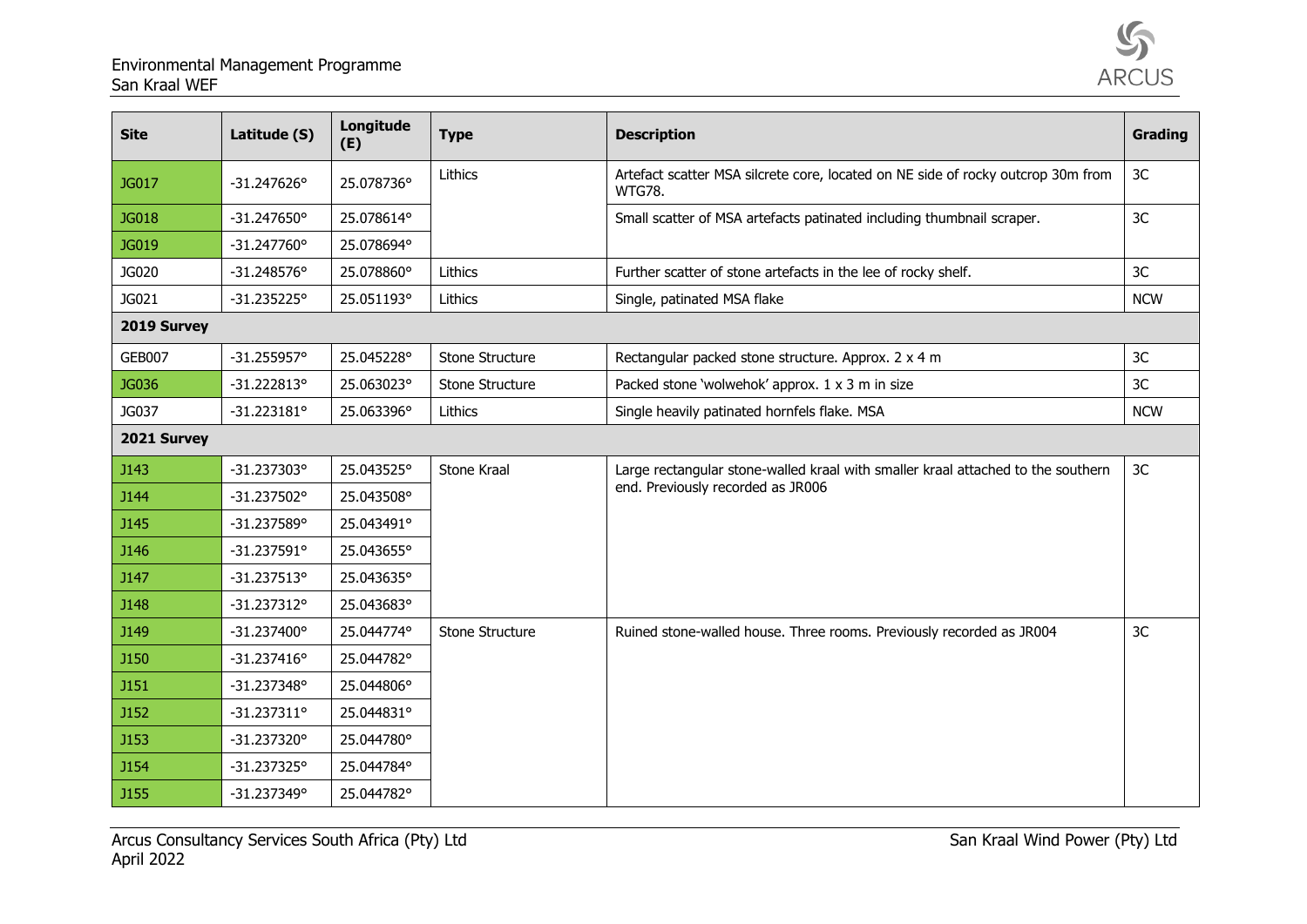

| <b>Site</b> | Latitude (S)         | Longitude<br>(E) | <b>Type</b>          | <b>Description</b>                                                                                                                                                                                                                                                                  | Grading |
|-------------|----------------------|------------------|----------------------|-------------------------------------------------------------------------------------------------------------------------------------------------------------------------------------------------------------------------------------------------------------------------------------|---------|
| <b>J156</b> | $-31.237157°$        | 25.044272°       | Stone Structure      | Ruined stone-walled house. Previously recorded as JR007                                                                                                                                                                                                                             | 3C      |
| <b>J157</b> | $-31.237103$ °       | 25.044262°       |                      |                                                                                                                                                                                                                                                                                     |         |
| <b>J158</b> | -31.237088°          | 25.044279°       |                      |                                                                                                                                                                                                                                                                                     |         |
| <b>J159</b> | $-31.237061$ °       | 25.044279°       |                      |                                                                                                                                                                                                                                                                                     |         |
| <b>J160</b> | -31.237033°          | 25.044288°       |                      |                                                                                                                                                                                                                                                                                     |         |
| J161        | $-31.237041$ °       | 25.044261°       |                      |                                                                                                                                                                                                                                                                                     |         |
| J162        | $-31.237070^{\circ}$ | 25.044260°       |                      |                                                                                                                                                                                                                                                                                     |         |
| J163        | -31.237098°          | 25.044244°       |                      |                                                                                                                                                                                                                                                                                     |         |
| <b>J164</b> | $-31.237117°$        | 25.044250°       |                      |                                                                                                                                                                                                                                                                                     |         |
| J165        | $-31.237156°$        | 25.044233°       |                      |                                                                                                                                                                                                                                                                                     |         |
| <b>J166</b> | $-31.237128°$        | 25.044260°       |                      |                                                                                                                                                                                                                                                                                     |         |
| G032        | $-31.237496°$        | 25.045108°       | Stone Structure      | Stone terracing below and beyond house J156-J166. Constructed of single line of<br>large rectangular rocks. Crosses the low point of the shallow valley north of the<br>ruined house before terminating at a large upright stone.                                                   | 3C      |
| G033        | $-31.237516°$        | 25.045069°       |                      |                                                                                                                                                                                                                                                                                     |         |
| G034        | $-31.237294°$        | 25.045136°       |                      |                                                                                                                                                                                                                                                                                     |         |
| G035        | $-31.237271°$        | 25.045056°       |                      |                                                                                                                                                                                                                                                                                     |         |
| G036        | -31.236807°          | 25.045301°       |                      |                                                                                                                                                                                                                                                                                     |         |
| G037        | $-31.236489°$        | 25.045322°       |                      |                                                                                                                                                                                                                                                                                     |         |
| G038        | $-31.236498°$        | 25.045251°       | Stone Structure      | Stone terracing behind terrace G032-G037 but also below house. Less heavily<br>constructed of single line of smaller stone blocks rectangular rocks. Crosses the<br>low point of the shallow valley north of the ruined house and also terminating<br>near the large upright stone. | 3C      |
| G039        | $-31.236980°$        | 25.045075°       |                      |                                                                                                                                                                                                                                                                                     |         |
| G040        | $-31.237403^{\circ}$ | 25.044974°       |                      |                                                                                                                                                                                                                                                                                     |         |
| G041        | $-31.204490^{\circ}$ | 25.023128°       | <b>Stone Scatter</b> | Small open stone scatter $\pm$ 20 x 15 m in extent in an exposed gully between two<br>rock outcrops. Unpatinated hornfels. LSA (Lockshoek). Core, some chunks and<br>flakes (one with retouch) noted. About 2 pieces/m <sup>2</sup>                                                 | 3C      |
| J167        | $-31.219035°$        | 24.998483°       | <b>Stone Scatter</b> |                                                                                                                                                                                                                                                                                     | 3C      |